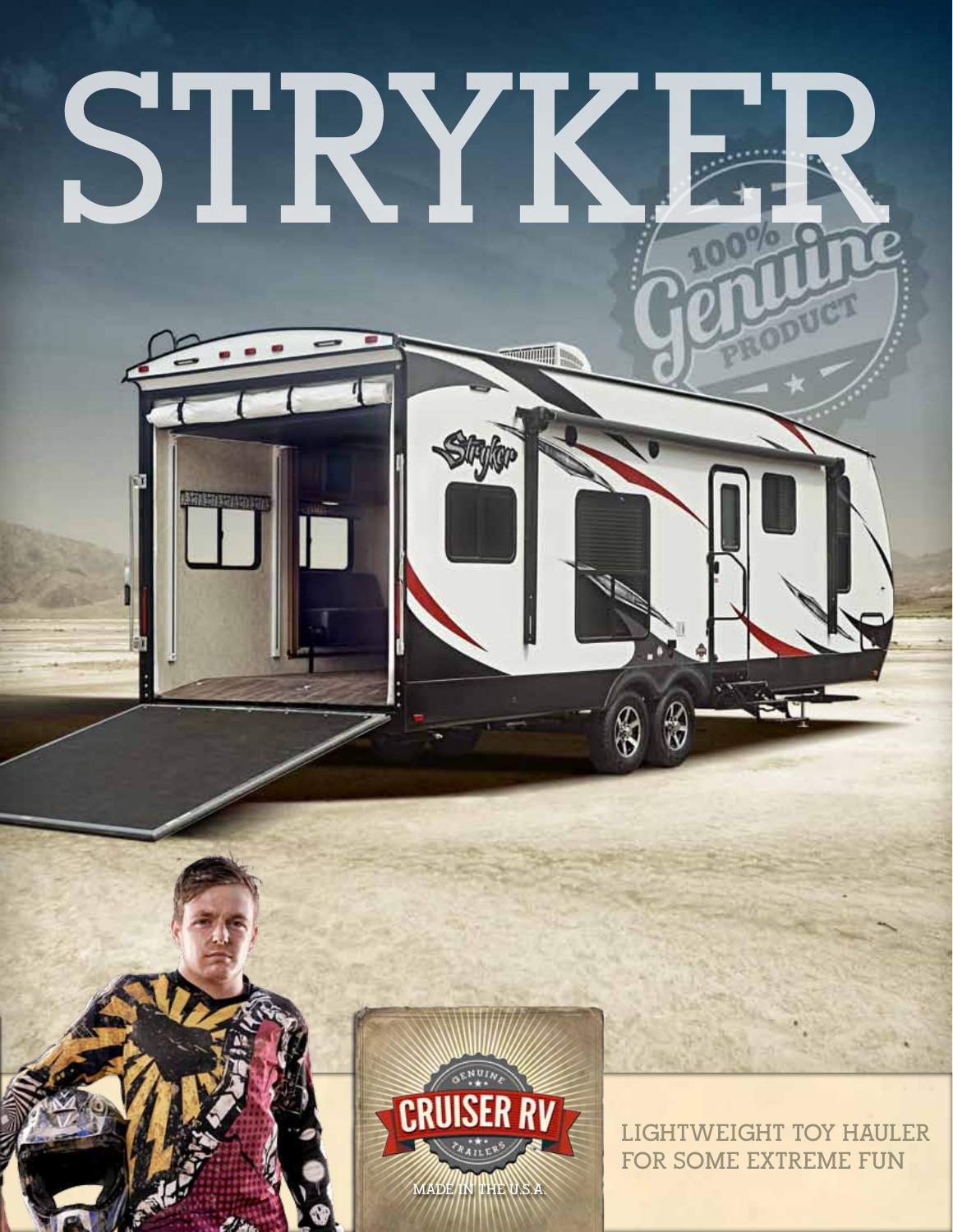# **A HALF-TON TOWABLE TOY HAULER LOADED WITH LUXURY—AND ALSO AFFORDABLE**



**TANK AND TANK TIME OF THE REAL** 

ABOVE: Well appointed kitchen space with large 8 cu-ft fridge for all your beverage needs. High vaulted ceilings make hot days more comfortable. Designed by motorsports enthusiasts who play hard and rest well!

 $A$ 

**DEB** 

DEET

BELOW: Stryker's garage spaces are multi-purpose. Based on an open concept, they convert from a garage to a bedroom, a porch and into a living room to meet your storage and living needs.  $\blacktriangledown$ 

Good Boad

AUGUST WORLD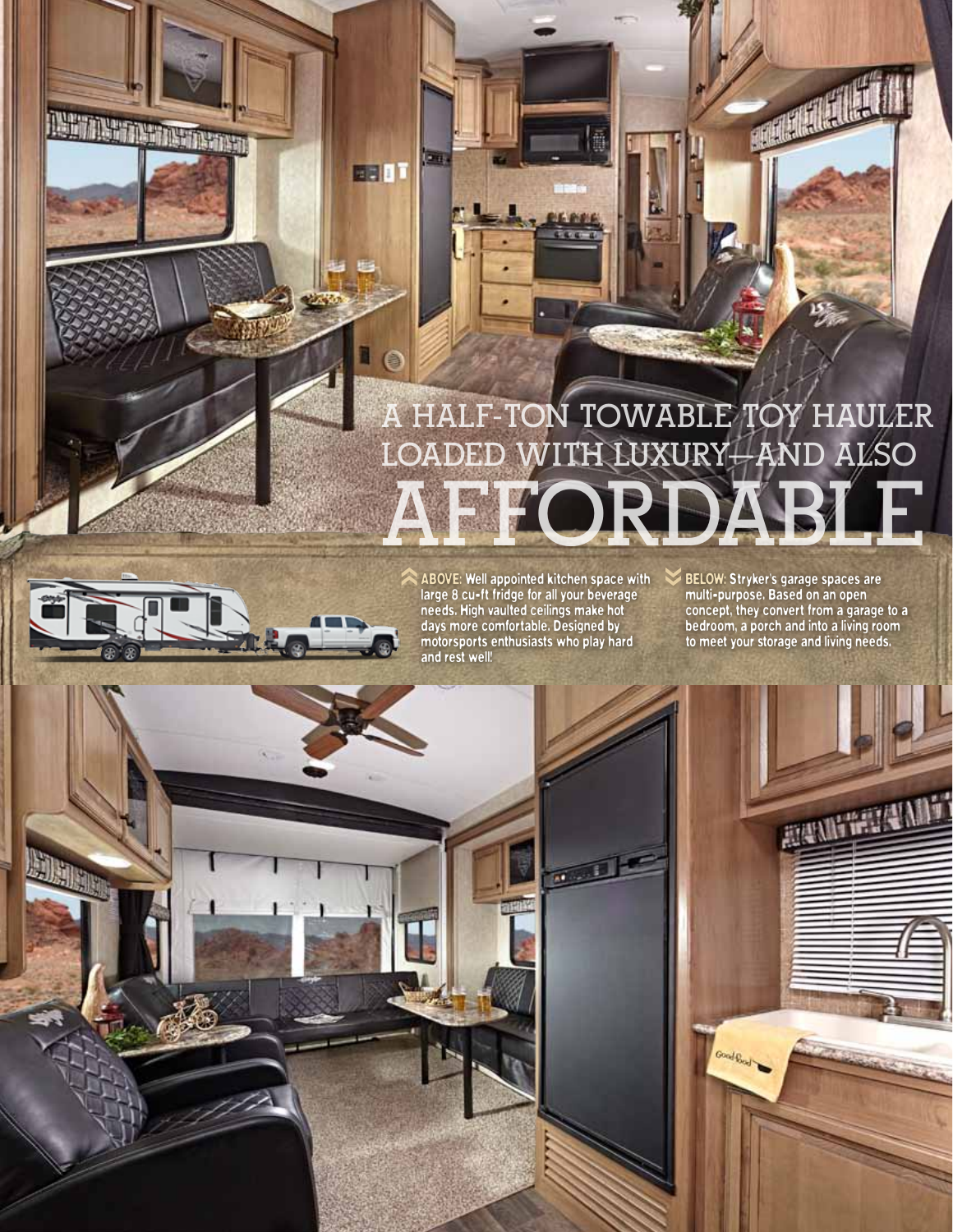

BATH: A shower with curved glass sliding door adds style, comfort and a home-like touch.

KITCHEN: Compact but well appointed kitchen space with large double door refrigerator.

BEDROOM: A Queen bed (60"x 80" or larger on most models) is standard, and comfortable.

RAMP: The radius roof overhang means your top ramp seal stays protected, while bright LED lights let you see at night.



## **INTERIOR COLORS**



Adobe



Graphite



Huge, pass-through storage compartment.



Power awning with built-in speakers!



Aluminum rims add style and reduce weight.